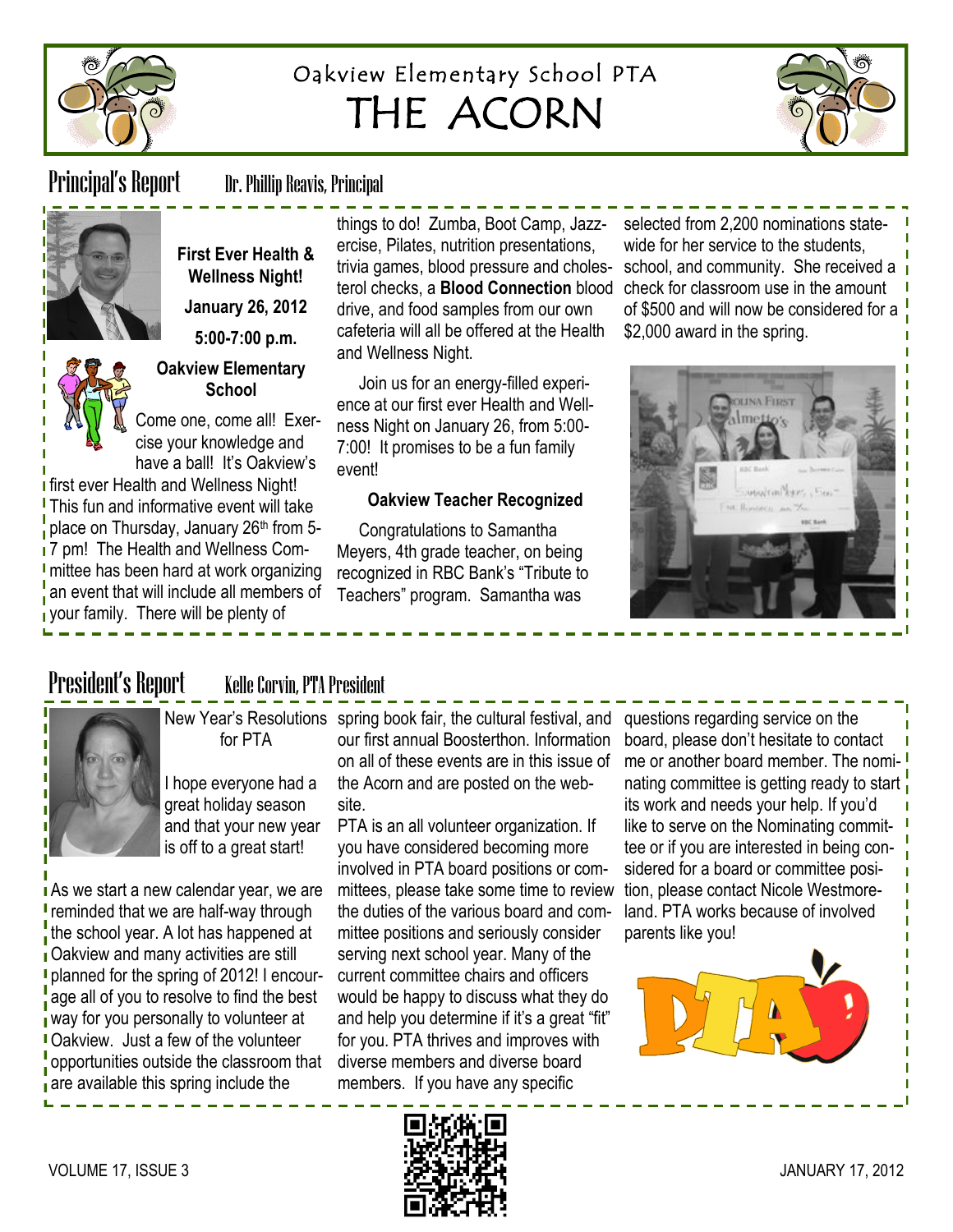## Volunteers Mindy Kupec and Nicole Westmoreland, Co-Chairs

*I can no other answer make, but, thanks, and thanks.* **William Shakespeare**

Welcome back! It's a New Year and time to get back into the volunteer mode. We **I** hope everyone had a fantastic break and were able to spend some relaxing time with friends and family. It's hard to believe the school year is half over!

**Because of your volunteer efforts so far** this year:

- Children who have difficulty reading are getting the extra reading help they need
- Our teachers are getting a much needed break at lunch
- A child was able to purchase something for a special person at the Elf Shelf
- needy children
- Hootenanny and all of our fundraisers were a HUGE success!

Because of YOU we have accomplished these things and so much more!

Soon our Nominating Committee will be chosen and they will be notifying parents about volunteer opportunities for the 2012-2013 school year. You would be amazed at the number of volunteers that work to benefit our children. Be on the lookout for PTA Board Job Descriptions posted our website, to give you a better idea about specific committees/positions. You may surprise yourself and find a committee that could benefit from your

Books and toys were collected for involvement! Please consider being a part of the PTA Board at Oakview and share in making a difference in our school.

> Please feel free to contact Nicole Westmoreland [nicolew1@charter.net](mailto:nicolew1@charter.net) or Mindy Kupec at [mindykupec@gmail.com](mailto:mindykupec@gmail.com) if you have any questions about volunteer opportunities.

Thank you for making "school cool" at Oakview!



Box Tops Christi Yenser and Danielle Colby, Co-Chairs

The **Box Tops Bonanza** is just around the corner in February, but please send your *Box Tops* in now. Any *Box Tops* vou submit now will be counted towards your child's classroom totals for the big **I** bonanza. Please be sure to put your *Box Tops* in a **sealed bag or envelope with your teacher's name** as well as your child's name on the outside. We have received several open bags (which

result in loose *Box Tops* mixed in with all grandparents, other family members, the others) and many bags with no teacher listed. The contest gets very close – every *Box Top* counts. So, please make sure your child's class gets the credit they deserve.

More details about the **Box Tops Bonanza** will be sent home in February. Until then, keep on clipping! Encourage

and friends to get involved, too. If they have the product in their house, they usually don't mind cutting out the *Box* 

*Top* if it helps the school.



## Fifth Grade Day Nancy Kelley, Chair

**I** The 2012 5th Grade Day is scheduled for Friday, May 25. Though it is still months away, it is definitely not too early I to start planning for this big event. If you would like to be on one of the commit-

tees, please contact me [\(nancy.kelley@rocketmail.com\).](mailto:nancy.kelley@rocketmail.com)

The 4 committees we have are Games, Food, Decorations and Gifts. Committee

meetings will start soon so please join a committee to help make 5th Grade day a ! great event for all our Oakview 5th graders!

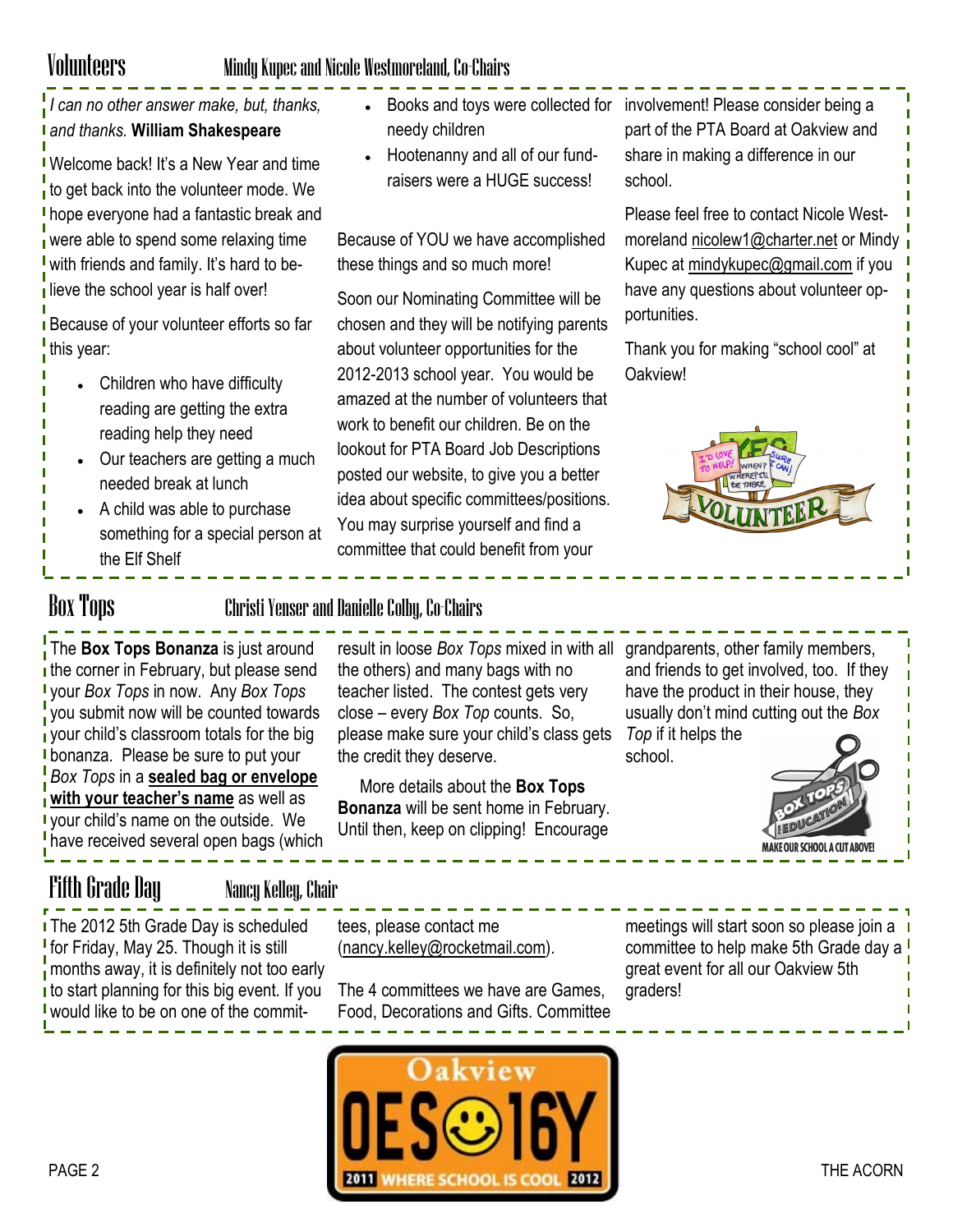**Congratulations to the following winners for the SE Council and the District competition.**

The winners for the SE Council are:

**Primary Literature** 1 st Place: Nandita Bhat

**Intermediate Literature** 3 rd Place: Madhav Bhat

**Intermediate Music** HM: Shashank Comandur **Primary Photography:** 2<sup>nd</sup> Place: Clayton Bloomstran

**Intermediate Photography:** 1 st Place: Miranda Felt

**Intermediate Dance:** 3 rd Place: Faith Bloomstran

**Intermediate Film:** 1 st Place: Manasvini Ranganathan

1 st Place winners for the SE Council will advance to the state competition.

Winners for the District are:

**Primary Literature:** HM: Nandita Bhat

**Intermediate Photography:** 3 rd Place: Miranda Felt



## Business Partners Trish Kolarik, Chair



## **Save the Date! Boosterthon Fun Run April 19th!**

We are so excited to present a new character and education program this year at Oakview. The team from Boosterthon is coming to Oakview to motivate kids to work together and exercise as we raise money for Oakview. This year's theme is Epic Adventure. The run will take place on April 19th during school. Members of

the Boosterthon team will be available at the Health and Wellness Fair on January 26th and more information will be coming to you soon!

If you would like to help volunteer with this great new event please contact Trish Kolarik at [trish@kolarik.org](mailto:trish@kolarik.org) or LeeAnne Weeks at [lweeks@compoundgroup.com.](mailto:lweeks@compoundgroup.com)

# **Student Council Food Drive:**

**February 27 - March 2, 2012**